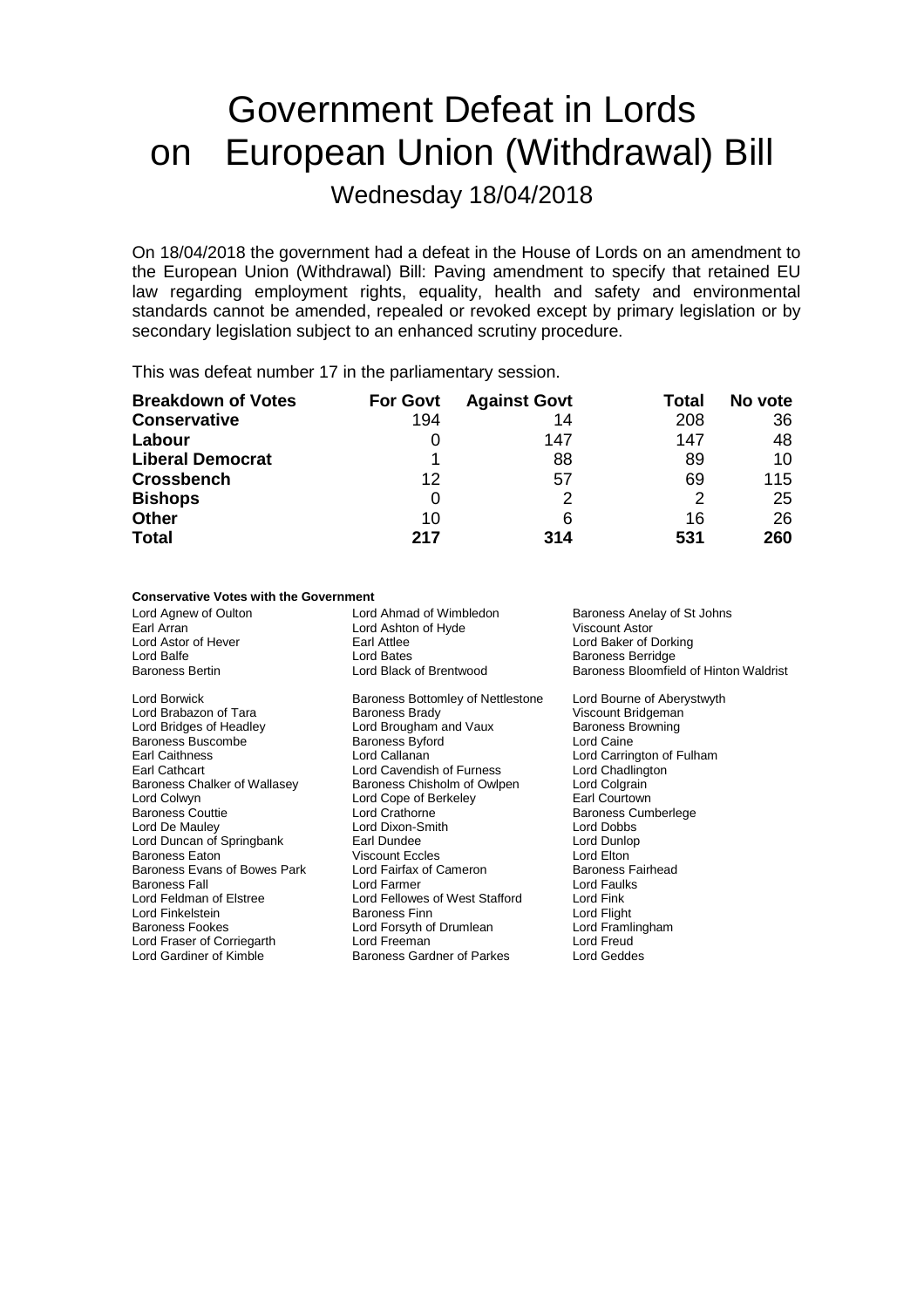Baroness Harding of Winscombe Lord Harris of Percent Peckham Lord Harris of Peckham Lord Henley Baroness Hodgson of Abinger Lord Holmes<br>Baroness Hooper barond Earl Horam Lord Howard of Rising Earl Howe<br>
Lord Hunt of Wirral **Earl Howell Cord James of Blackheath** Lord Lawson of Blaby Lord Leigh of Hurley Lord Leigh of Hurley Lord Leigh of Hurley Lord Lingfield Lord Magan of Castletown Lord Mancroft<br>
Lord Marland Castletown Lord Marlesford Baroness Nicholson of Winterbourne Baroness Noakes<br>Lord O'Shaughnessy Baroness O'Cathain Lord Shinkwin **Earl Shrewsbury**<br> **Lord Smith of Hindhead Earl Shrewsbury** Lord Sterling of Plaistow Lord Strathclare Baroness Sugg baroness Sugg Lord Strathclare Lord Wakeham Lord Waldegrave of North Hill<br>
Lord Wei Baroness Williams of Trafford Lord Wolfson of Aspley Guise<br>
Lord Young of Cookham Viscount Younger of Leckie

Lord Gilbert of Panteg Lord Glendonbrook Lord Gold Baroness Goldie <sup>T</sup> Exercise Lord Goodlad Viscount Goschen<br>
Lord Grade of Yarmouth Lord Hamilton of Epsom The Baroness Hanham Lord Hamilton of Epsom Baroness Hanham Baroness Hanham Baroness Hanham Baroness Hanham Baroness Hanham Baroness H Lord Henley<br>
Lord Holmes of Richmond<br>
Earl Home<br>
Earl Home Lord Horam Lord Howard of Lympne<br>
Earl Howe Lord Howell of Guildford Lord Hunt of Wirral **Lord Lord James of Blackheath** Baroness Jenkin of Kennington<br>
Lord Jopling **Baroness** Lord Keen of Elie<br>
Lord Jopling and Rennington Lord King of Bridgwater Lord Jopling The Lord Keen of Elie Lord Keen Cord King of Bridgwater<br>
Lord Kirkham Lord Lamont of Lerwick Lord Lord Lang of Monkton Lord Lamont of Lerwick Lord Lang of Monkton<br>
Lord Leigh of Hurley Lord Lexden Lord Lingfield **Earl Liverpool**<br>
Marquess of Lothian **Earl** Lord Lucas Lord Livingston of Parkhead Marquess of Lothian Lord Lucas<br>
Lord Lupton Lord MacGregor of Pulham Market Lord Mackay of Clashfern Lord MacGregor of Pulham Market Lord Mackay of Cla<br>Lord Mancroft **Clashfer** Baroness Manzoor Lord Marlesford<br>
Lord McInnes of Kilwinning<br>
Baroness Mone Baroness McGregor-Smith Lord McInnes of Kilwinning Baroness McGregor-Smith Lord McInnes of Kilwinning Baroness Moness Moness Moness Moness Moness Moness Moness Moness Moness Moness Moness Moness Moness Moness Moness Moness Duke of Montrose **Baroness Morris of Bolton** Lord Naseby<br>
Lord Nash Corress Neville-Rolfe **Baroness Newlove**<br>
Baroness Newlove Baroness Neville-Rolfe Baroness Newlove<br>
Baroness Noakes<br>
Lord Norton of Louth Lord O'Shaughnessy **Baroness O'Cathain** Baroness Oppenheim-Barnes<br>
Baroness Pidding **Baroness Container Baroness Oppenheim-Barnes**<br>
Lord Porter of Spalding Baroness Pidding Lord Popat Lord Porter of Spalding Lord Price **Lord Rana Baroness Rawlings**<br>
Baroness Redfern **Baroness Rawlings**<br>
Lord Rentrew of Kaimsthorn Baroness Redfern Lord Renfrew of Kaimsthorn Lord Ribeiro<br>
Lord Risby Lord Robathan Viscount Ridley **Communist Communist Communist Communist Communist Communist Communist Communist Communist Communist Communist Communist Communist Communist Communist Communist Communist Communist Communist Communist Commu** Baroness Rock Lord Rotherwick Lord Saatchi Lord Sassoon **Baroness Scott of Bybrook** Baroness Seccombe<br>Earl Selborne **Baroness Secure Section** Lord Selkirk of Douglas **Baroness Seccombe Section** Earl Selborne **Lord Selkirk of Douglas** Lord Selsdon<br>
Lord Sheikh **Corporation State Corporation**<br>
Lord Sheikh **Corporation State Corporation** Shephard of Northwold Lord Sherbourne of Didsbury Lord Sheikh Baroness Shephard of Northwold Lord Sherbourne of Lord Sherbourne of Lord Sherbourne of Didsbury Lord Skelmersdale Lord Spicer (Entertainment Controller Baroness Stedman-Scott Lord Strathclube Baroness Stroud Baroness Sugg Lord Suri Lord Taylor of Holbeach Lord Tebbit Lord Tefgarne Communication Correspondence and Trenchard Lord Trimble Correspondence Lord Trimble<br>
Lord Trimble Correspondence Lord True Correspondence Correspondence Viscount Ullswater Lord True **Viscount Ullswater**<br>
Baroness Verma<br>
Lord Vinson Baroness Vere of Norbiton **Baroness Verma** Baroness Verma Lord Vinson<br>
Lord Waldegrave of North Hill **Baroness Lord Vinson**<br>
Lord Waldegrave of North Hill **Baroness Lord Wasserman** Lord Wei Cord Whitby Lord Whitby Chroness Wilcox<br>
Baroness Williams of Trafford Cord Wolfson of Aspley Guise Baroness Wyld Viscount Younger of Leckie

### **Conservative Votes against the Government**

Baroness Altmann Lord Arbuthnot of Edrom Lord Bowness Lord Cooper of Windrush **Lord Cormack**<br>
Viscount Hailsham **Lord Heseltine** Baroness McIntosh of Pickering Lord Patten of Duke of Wellington Duke of Wellington

#### **Labour Votes with the Government**

## **Labour Votes against the Government**<br>Baroness Adams of Craigielea **Lord Adonis**

Baroness Adams of Craigielea Lord Adonis<br>
Lord Anderson of Swansea Baroness Andrews<br>
Lord Andrews<br>
Lord Anderson of Swansea Baroness Andrews Lord Alli Lord Anderson of Swansea Baroness Andrews<br>
Baroness Armstrong of Hill Top Lord Bach Cord Baroness Bakewell Baroness Armstrong of Hill Top Lord Bach Bach Baroness Bakewell Baroness Bakewell Baroness Bakewell Baroness Bak<br>Lord Bassam of Brighton Baroness Lord Beecham Lord Bassam of Brighton Lord Beecham Lord Berkeley

Baroness Blackstone

Lord Heseltine The Lord Kirkhope of Harrogate<br>
Lord Atten of Barnes<br>
Lord Tugendhat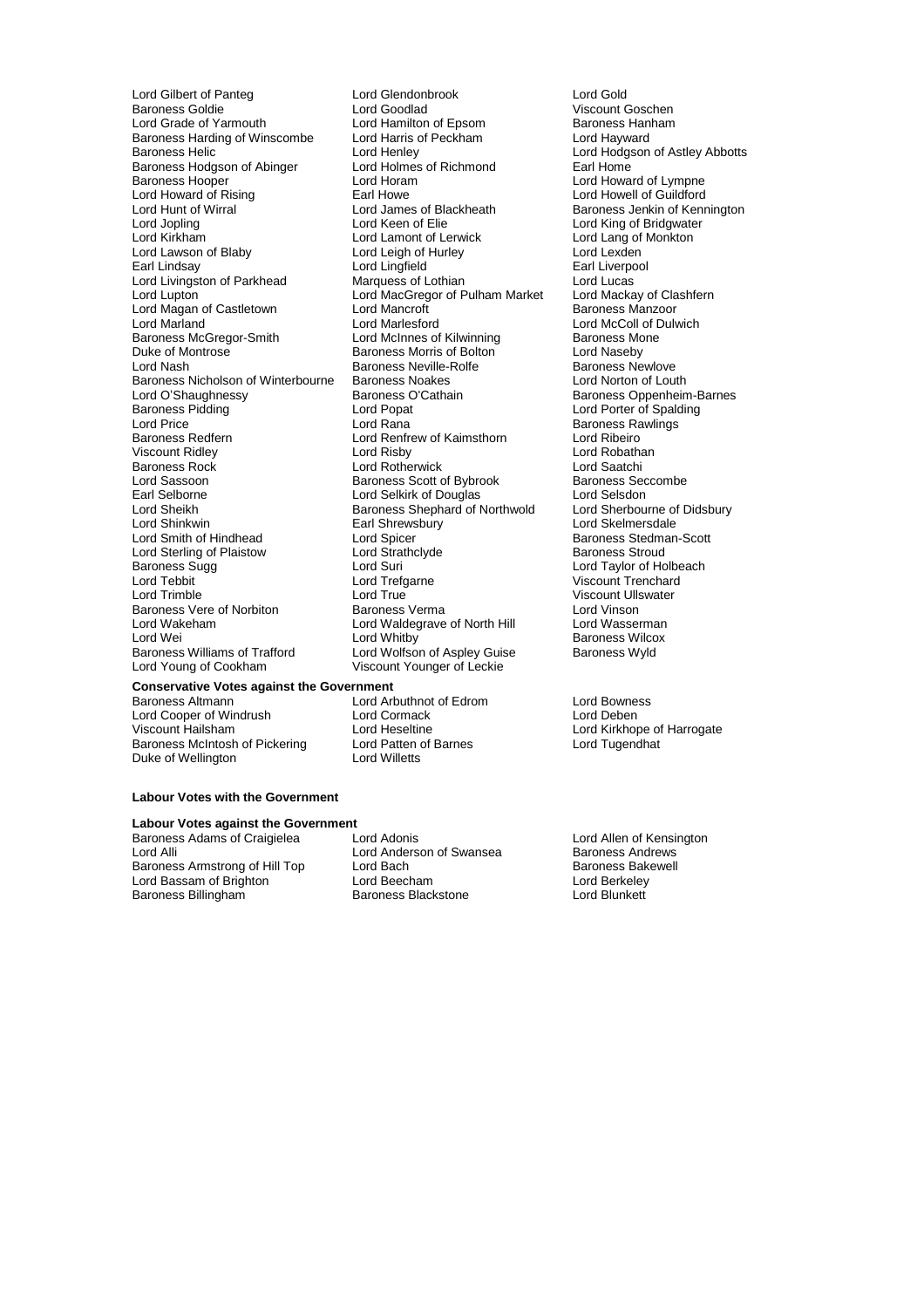Lord Boateng **Lord Bradley** Lord Bradley **Lord Bragg**<br>
Lord Brooke of Alverthorpe **Lord Brookman** Lord Brookman Lord Browne of Ladyton Lord Brooke of Alverthorpe Lord Brookman<br>
Lord Carter of Coles **Lord Cashman** Lord Carter of Coles Lord Cashman Corporation Baroness Chakrabarti<br>
Viscount Chandos Lord Clark of Windermere Lord Clarke of Hampst Lord Collins of Highbury **Baroness Corston** Baroness Crawley<br>
Lord Cunningham of Felling **Baroness Lord Darling of Roulanish** Baroness Donaghy Lord Cunningham of Felling Lord Darling of Roulanish Baroness I<br>Baroness Drake Lord Dubs Lord Dravson Lord Dubs Baroness Drake **Lord Drayson**<br>
Lord Elder **Lord Falconer** of Thoroton Lord Foulkes of Cumnock<br>
Baroness Golding<br>
Lord Goldsmith Baroness Golding Lord Goldsmith Lord Gordon of Strathblane Baroness Goudie **Constanting Constant Constant Constant** Lord Grantchester **Lord Griffiths of Burry Port**<br>
Lord Grocott Lord Hain Constanting Constanting Constant Constant Constant Constant Constant Constant Constant C Lord Grocott Lord Hain Viscount Hanworth Baroness Healy of Primrose Hill Baroness Henig Baroness Healy of Eggard<br>Lord Hollick Baroness Hollis of Heigham Lord Howarth of Newport Lord Hollick **Baroness Hollis of Heigham** Lord Howarth of Newport<br>
Lord Howarth of Newport<br>
Lord Howarth of Kings Heath<br>
Lord Howarth of Kings Heath Lord Hoyle<br>
Lord Hunt of Chesterton<br>
Lord Hutton of Furness Baroness Jay of Paddington Lord Jones<br>
Lord Judd<br>
Lord Kennedy of Southwark Lord Judd<br>
Lord Kennedy of Cradley Construction Baroness Kennedy of The Shaws<br>
Baroness Kennedy of Cradley Baroness Kingsmill<br>
Baroness Kinnock of Holyhead Baroness Kennedy of Cradley Baroness Kingsmill Baroness Kinnock of Holyhead<br>
Lord Kinnock of Weymouth<br>
Lord Kninnock of Weymouth Baroness Lawrence of Clarendon Lord Layard<br>
Lord Lennie Coronally Lord Lennie **Lord Levy** Lord Levy Baroness Liddell of Coatdyke<br>
Lord Liddle **Coatalyke** Baroness Lister of Burtersett Lord Livermore Lord Liddle **Baroness Lister of Burtersett**<br>
Lord MacKenzie of Culkein<br>
Lord Mandelson Lord MacKenzie of Culkein **Lord Mandelson** Baroness Massey of Darwen<br>
Lord McAvoy **Baroness McDonagh** Baroness McDonagh Baroness McIntosh of Hudnal Lord McKenzie of Luton **Lord Mendelsohn**<br> **Baroness Morgan of Huyton** Lord Morris of Aberavon Lord Morris of Handsworth Baroness Morgan of Huyton Lord Morris of Aberavon Lord Morris of Handsworth<br>
Baroness Morris of Yardley Lord Murphy of Torfaen Lord O'Neill of Clackmannan Baroness Morris of Yardley **Lord Murphy**<br>
Lord Parekh<br>
Lord Pendry Lord Parekh Lord Pendry Cord Pendry Baroness Pitkeathley<br>
Lord Plant of Highfield Lord Ponsonby of Shulbrede Lord Prescott Baroness Primarolo **Baroness Prosser** Lord Putto<br>
Lord Radice **Baroness Ramsay of Cartyale** Lord Rea Lord Radice **Baroness Ramsay of Cartvale**<br>Baroness Rebuck **Baroness Reading Lord Reid of Cardowan** Lord Rogers of Riverside **Lord Rooker** Lord Rosser<br>
Lord Rowlands **Conserver Baroness Royall of Blaisdon** Lord Sawyer Lord Rowlands<br>
Baroness Sherlock<br>
Viscount Simon<br>
Viscount Simon Baroness Smith of Gilmorehill Lord Snape Lord Soley<br>
Lord Stevenson of Balmacara Lord Stone of Blackheath Baroness Taylor of Bolton Lord Stevenson of Balmacara Lord Stone of Blackheath Baroness Taylor Baroness Taylor Cord Touhig<br>
Lord Touhig Lord Touhig Baroness Thornton Lord Tomlinson Lord Touhig Baroness Warwick of Undercliffe Lord Watson of Invergowrie **Lord Watts**<br>
Baroness Wheeler **Baroness Whitaker** Lord Whitty Baroness Wheeler Baroness Whitaker<br>
Lord Wood of Anfield
Lord Woolmer of Leeds

Lord Clark of Windermere<br>
Baroness Corston<br>
Baroness Crawley Lord Falconer of Thoroton Lord Faulkner of Worcester<br>
Baroness Gale<br>
Lord Giddens Lord Ponsonby of Shulbrede Lord Prescott<br>
Baroness Prosser Lord Puttnam Lord Reid of Cardowan Lord Robertson of Port Ellen<br>
Lord Rooker Lord Rosser Viscount Simon<br>
Lord Snape<br>
Lord Soley<br>
Lord Soley Lord Tunnicliffe **Lord Turnb**<br>
Lord Watson of Invergowrie **Lord Watts** 

Lord Haworth **Exercise State Haringer Corporation**<br>Baroness Henig **Corporation**<br>Baroness Hilton of Eggardon Lord Hutton of Furness<br>
Lord Irvine of Lairg<br>
Lord Jones Baroness Jones of Whitchurch Lord Knight of Weymouth<br>Lord Lea of Crondall Baroness McDonagh Baroness McIntosh of Hudnall<br>
Lord Mendelsohn Baroness McIntosh of Hudnall Lord Young of Norwood Green

#### **Liberal Democrat Votes with the Government** Baroness Falkner of Margravine

**Liberal Democrat Votes against the Government** Lord Addington **Lord Allam Communist Communist Communist Communist Communist Communist Communist Communist Communist Communist Communist Communist Communist Communist Communist Communist Communist Communist Communist Commu** Baroness Bakewell of Hardington Mandeville **Baroness Barker Lord Beith** Baroness Barker Lord Beith

Baroness Benjamin Baroness Bonham-Carter of Yarnbury Baroness Bowles of Berkhamsted<br>Lord Bradshaw Baroness Brinton Lord Bruce of Bennachie Lord Bradshaw **Baroness Brinton** Lord Bruce of Bennachie<br>
Lord Burnett **Baroness Burt of Solihull** Lord Campbell of Pittenw Lord Burnett **Baroness Burt of Solihull** Lord Campbell of Pittenweem<br>
Lord Chidgey **Campbell of Pittenweem**<br>
Lord Chidgey **Campbell of Pittenweem** Lord Clement-Jones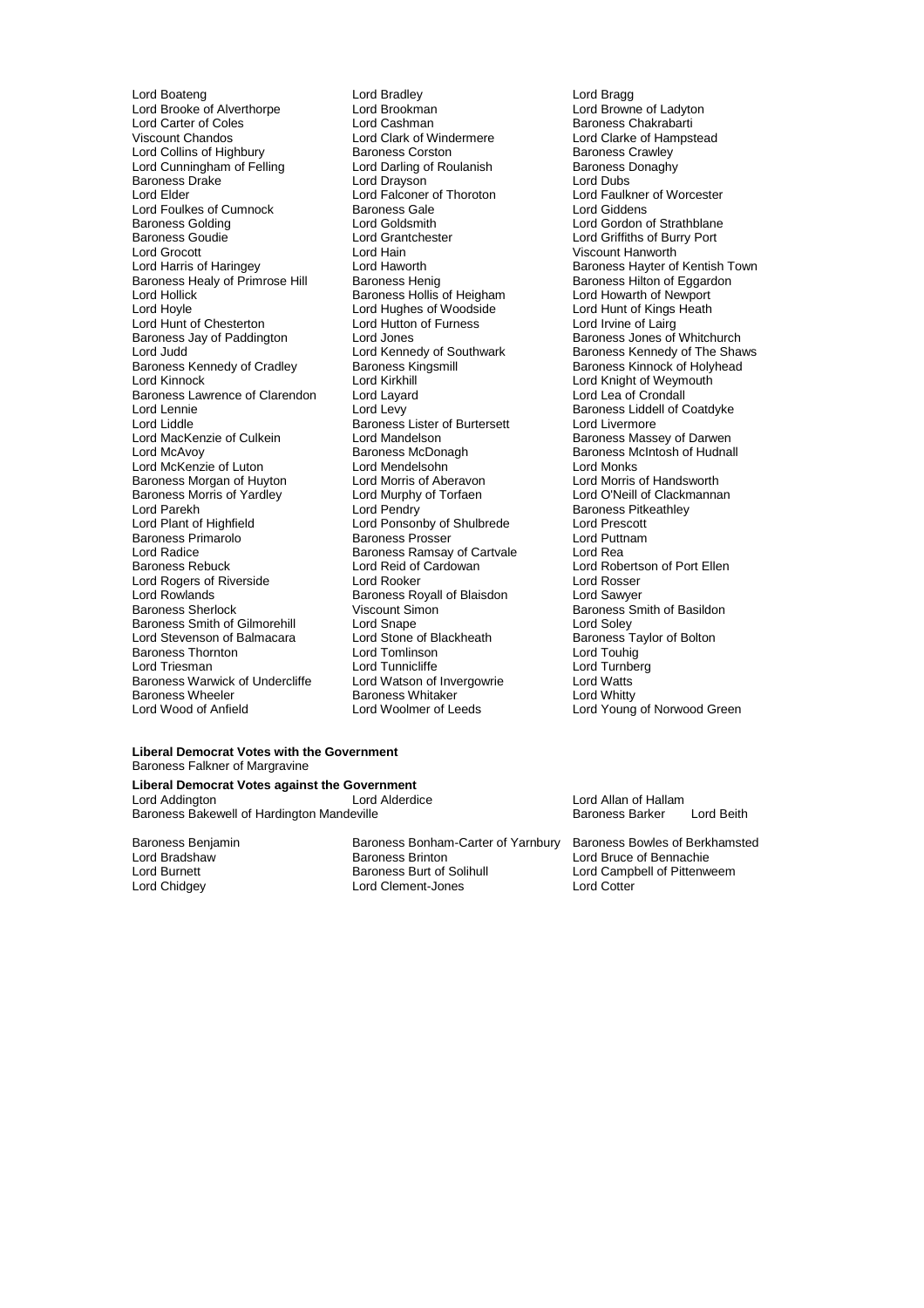Baroness Kramer Lord Lee of Trafford<br>
Lord Macdonald of River Glaven Baroness Maddock Baroness Randerson **Lord Razzall**<br>
Lord Rennard **Lord Roberts** of Llandudno Baroness Scott of Needham Market Lord Scriven<br>Baroness Sheehan Lord Shipley Lord Wrigglesworth

Lord Dholakia **Baroness Doocey** Baroness Doocey<br>
Lord Fox **Baroness Carden of Fre**<br>
Baroness Garden of Fre Lord Foster of Bath **Lord Fox** Lord Fox **Baroness Garden of Frognal**<br>
Earl Glasgow<br>
Lord Goddard of Stockport Lord German Earl Glasgow Lord Goddard of Stockport Baroness Grender Farris Charoness Hamwee Baroness Harris of Richmond<br>Baroness Humphreys Farris of Richmond Baroness Hassein-Ece Farris Baroness Janke Baroness Humphreys **Baroness Hussein-Ece** Baroness Janke<br>Baroness Jolly Baroness Hussein-Barones of Cheltenham **Baroness Janke** Baroness Jolly **Exercise Section** Lord Jones of Cheltenham **Lord Kirkwood of I**<br>Baroness Kramer **Lord Lee of Trafford** Baroness Ludford Lord Macdonald of River Glaven Baroness Maddock Lord Marks of Henley-on-Thames<br>Lord McNally Baroness Miller of Chilthorne Domer Lord Newby Lord McNally **Baroness Miller of Chilthorne Domer**<br>
Baroness Northover **Marson Lord Paddick** Baroness Northover **Lord Paddick** Lord Paddick Lord Palmer of Childs Hill<br>
Baroness Parminter **Baroness Palmer Communist Communist Communist Communist Communist Communist Communist Commun** Baroness Pinnock<br>
Lord Razzall<br>
Lord Redesdale Lord Roberts of Llandudno<br>
Lord Scriven<br>
Lord Sharkey Baroness Sheehan Lord Shipley Lord Shutt of Greetland Baroness Smith of Newnham Lord Smith of Clifton Lord Steel c<br>
Lord Stephen Lord Storey<br>
Lord Storey<br>
Lord Storey Lord Stoneham of Droxford Lord Storey<br>Lord Stunell Lord Stunell Lord Strasburger The Lord Stunell Lord Stunell Baroness Suttiened Baroness Suttiened Baroness Suttiened Baroness Suttiened Baroness Suttiened Baroness Suttiened Baroness Suttiened Baroness Suttiened Baroness Suttiened Baro Lord Taverne Taylor of Goss Moor Lord Teverson<br>
Lord Thomas of Gresford Baroness Thomas of Winchester Viscount Thurso Lord Thomas of Gresford Baroness Thomas of Winchester Viscount T<br>Lord Tope Caroness Tyler of Enfield Lord Tyler Baroness Tyler of Enfield<br>Lord Wallace of Saltaire Lord Verjee Lord Wallace of Saltaire Lord Wallace of Tankerness<br>
Baroness Walmsley **Lord Watson of Richmond** Lord Willis of Knaresborough

## **Crossbench Votes with the Government**

## **Crossbench Votes against the Government**

Lord Berkeley of Knighton Lord Best Lord Birt<br>
Lord Bilimoria Cord Birt Lord Kerr of Kinlochard Lord Lisvan<br>Lord Luce Carl Lytton Lord Rowe-Beddoe Lord Russell of Liverpool<br>
Duke of Somerset Comes Baroness Stern

Lord Bew Lord Chartres Lord Chartres Lord Chartes Lord Craig of Radley<br>
Viscount Craigavon Chartes Baroness Deech Lord Green of Deddir Lord Greenway **Lord Hogan-Howe** Lord Greenway Lord Mawson<br>
Lord Thurlow **Lord Lord Lord Trevethin and Oaksey** Lord Wilson of Tillyorn Lord Trevethin and Oaksey

## Lord Adebowale **Lord Armstrong of Ilminster**<br>
Lord Best Lord Armstrong Of Ilminster Lord Birt<br>
Baroness Butler-Sloss
Sunity Cord Carlile of Berriew Lord Butler of Brockwell **Baroness Butler-Sloss** Lord Carlil<br>
Baroness Coussins Lord Dear<br>
Lord Dear Earl Clancarty Baroness Coussins Lord Dear<br>
Baroness D'Souza Lord Elystan-Morgan Viscount Falkland Baroness D'Souza Lord Elystan-Morgan Viscount Falkland<br>Baroness Greengross Baroness Grey-Thompson Lord Hannay of Chiswick Baroness Grey-Thompson Lord Hannay of Chis<br>Lord Haskins Chiswick Barl Hay of Kinnoull Lord Harries of Pentregarth Lord Haskins **Earl Hay of Kinnoull**<br>
Baroness Hayman **Lord Hennessy of Nympsfield** Lord Hope of Craighead Lord Hennessy of Nympsfield Lord Hope o<br>
Lord Jay of Ewelme Craight Lord Kakkar Baroness Howe of Idlicote Lord Jay of Ewelme Lord Cord Kakkar<br>
Lord Kerr of Kinlochard Lord Lisvane Lord Lisvane Lord Lord Lord Low of Dalston Baroness Masham of Ilton Baroness Meacher<br>
Baroness Morgan of Drefelin<br>
Baroness Morgan of Drefelin Lord Pannick Lord Rees of Ludlow Lord Ricketts Duke of Somerset **Baroness Stern Charlotter Communist Communist Communist Communist Communist Communist Communist Communist Communist Communist Communist Communist Communist Communist Communist Communist Communist Communis**

Viscount Craigavon Baroness Deech Lord Green of Deddington<br>
Lord Greenway Lord Mogan-Howe Lord Mawson

Lord Willis of Knaresborough

Earl Lytton **Earl Lytton Earl Lytton Baroness Manningham-Buller**<br>
Lord Mitchell Lord Mogg **Baroness Morgan of Drefelin** Baroness O'Neill of Bengarve<br>
Lord Pannick **Baroness Containers Community**<br>
Lord Ricketts Lord Vaux of Harrowden Lord Warner Communisties are being a Baroness Watkins of Tavistock<br>
Viscount Waverley Communisties Lord Woolf Communisties Baroness Young of Hornsey Baroness Young of Hornsey

## **Bishop Votes with the Government**

**Bishop Votes against the Government** Bishop of Coventry Bishop of Leeds